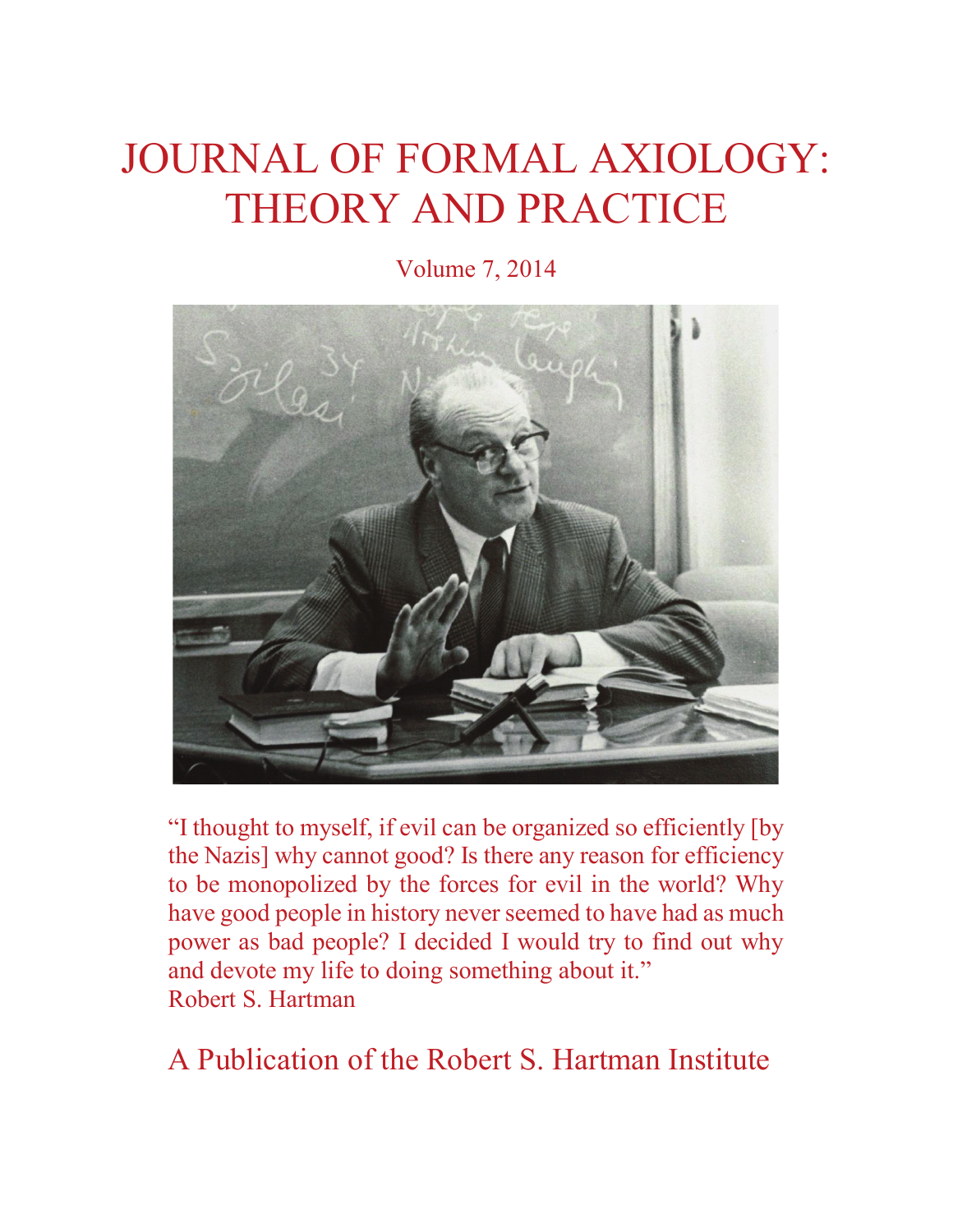# **JOURNAL OF FORMAL AXIOLOGY: THEORY AND PRACTICE**

- **Editor:** Rem B. Edwards, Lindsay Young Professor of Philosophy Emeritus, University of Tennessee, Knoxville, TN
- **Co-Editors:** Vera Mefford, President, Axces Solutions, Morristown, TN and Clifford G. Hurst, Assistant Professor of Management, Gore School of Business, Westminster College, Salt Lake City, Utah

This journal is published once a year by the Robert S. Hartman Institute. All articles must have an obvious connection with the formal axiology or value theory of Robert S. Hartman and its applications. Articles may be critical, constructive, creative, theoretical, or applied. None dealing with "axiology in general" will be considered. Articles must advance our understanding of Hartmanian axiology and/or what can be done with it. None will be accepted that merely summarize what is already known, or that have been previously published, submitted, or accepted elsewhere.

MANUSCRIPTS should be submitted as e-mail attachments to Rem B. Edwards at: remb1@att.net. They should be in MS Word format, 12 point type. Articles will be subject to blind review, so the name of and contact information for the author(s) should appear only on the title page, which will be deleted by the Editor before sending the article on to members of our Editorial Advisory Board or to other reviewers for their blind assessment of its worthiness for publication. Go to http://www.hartmaninstitute.org, the website of the Robert S. Hartman Institute; for more detailed "Guidelines for Authors," click on "RESOURCES," then on the "Journal of Formal Axiology" button.

SUBSCRIPTION COSTS for Members of the Robert S. Hartman Institute are included in the price of annual dues, which is \$75.00 per year. The Library and Institutional price is \$40.00 per year. While they last, hard copies of back issues from 2008-2012 will be available to USA member subscribers for \$10.00 per copy, postage paid. Non-member USA subscribers will pay \$15.00, postage paid, for extra copies. \$10.00 per copy postage must be added for extra copies outside the USA. Beginning with the 2013 issue, only electronic copies will be available through the "Members Only" page of the Hartman Institute website, and members will be notified as soon as each issue is ready for download. Non-members may purchase a copy for \$25.00.

To order or become a member, please send a check or PayPal to:

Darlene Clark, Treasurer Robert S. Hartman Institute 3201 Bandera Street Athens, TX 75752 E-mail: darlene@valuepartnersconsulting.com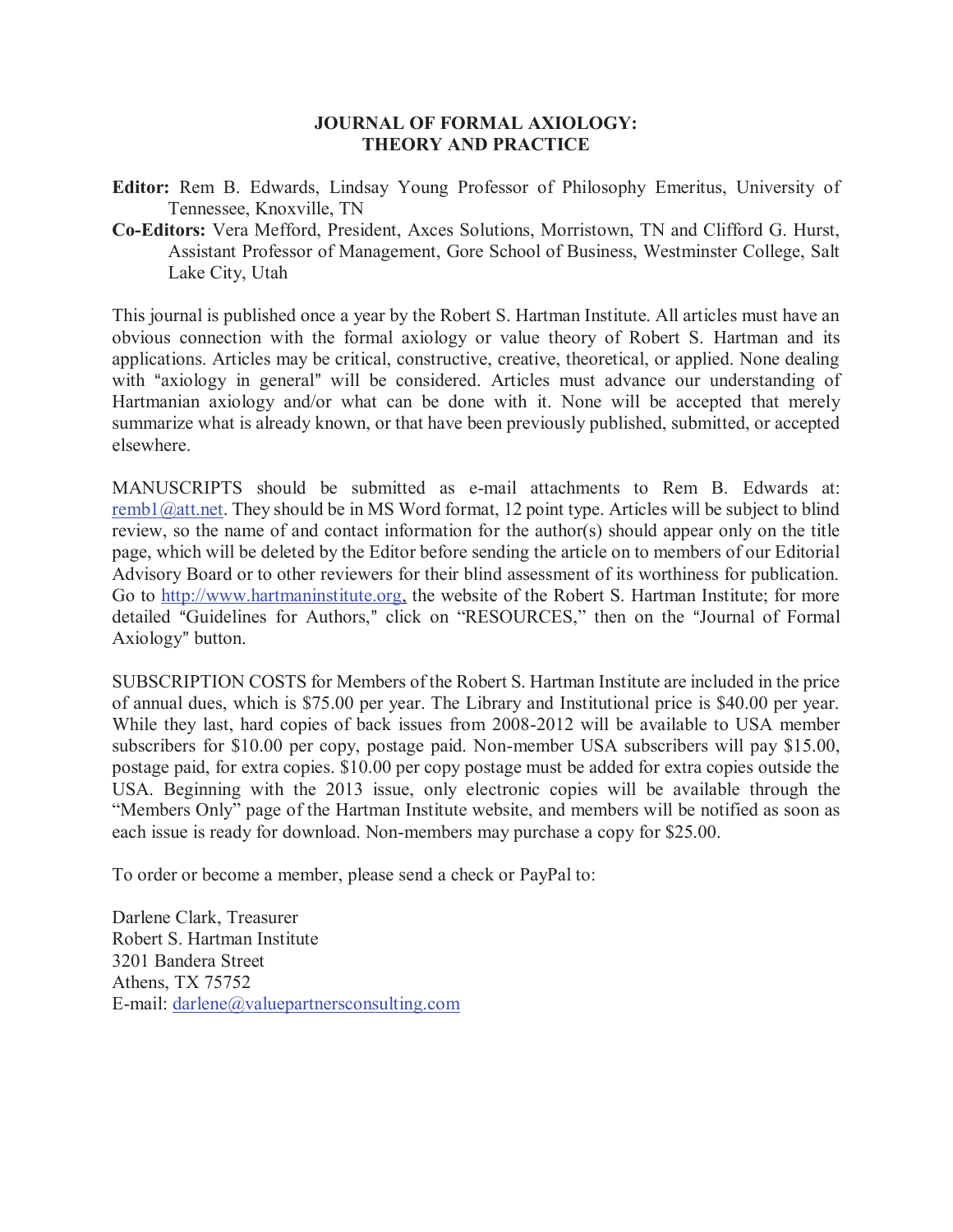# **The Journal of Formal Axiology: Theory and Practice Vol. 7, Summer of 2014**

| K.T. Connor, Axiology's Advantage: Reflections on Selection Assistance11                  |
|-------------------------------------------------------------------------------------------|
| Jay Morris, Self-Awareness and Self-Development as Key Drivers in Leadership              |
| Ron van de Water and André Tjoa, Prevention of Stagnation in Work and Career:             |
|                                                                                           |
|                                                                                           |
| Gilberto Carrasco Hernández, The Technology of Organizational Human Development81         |
| Detlef Duwe and Marit Höppner, Profiling Change: The Challenge of Finding Suitable Change |
| Memorial Tributes to David Mefford                                                        |
|                                                                                           |

**A SUGGESTED TOPIC FOR 2015:** This Journal does not usually suggest topics for its issues, but we hope that our readers will consider and perhaps write something to be considered for possible publication in our 2015 issue on the following issue. First, read the quote from Hartman on this and every front cover. Then consider this question: "WHY is Evil Easier to Organize than Good?" Hartman clearly assumed THAT it is, but what explains this? Of course, articles on other axiological topics will also be considered. Please try to meet the "official" due date for articles, which is March 1, 2015.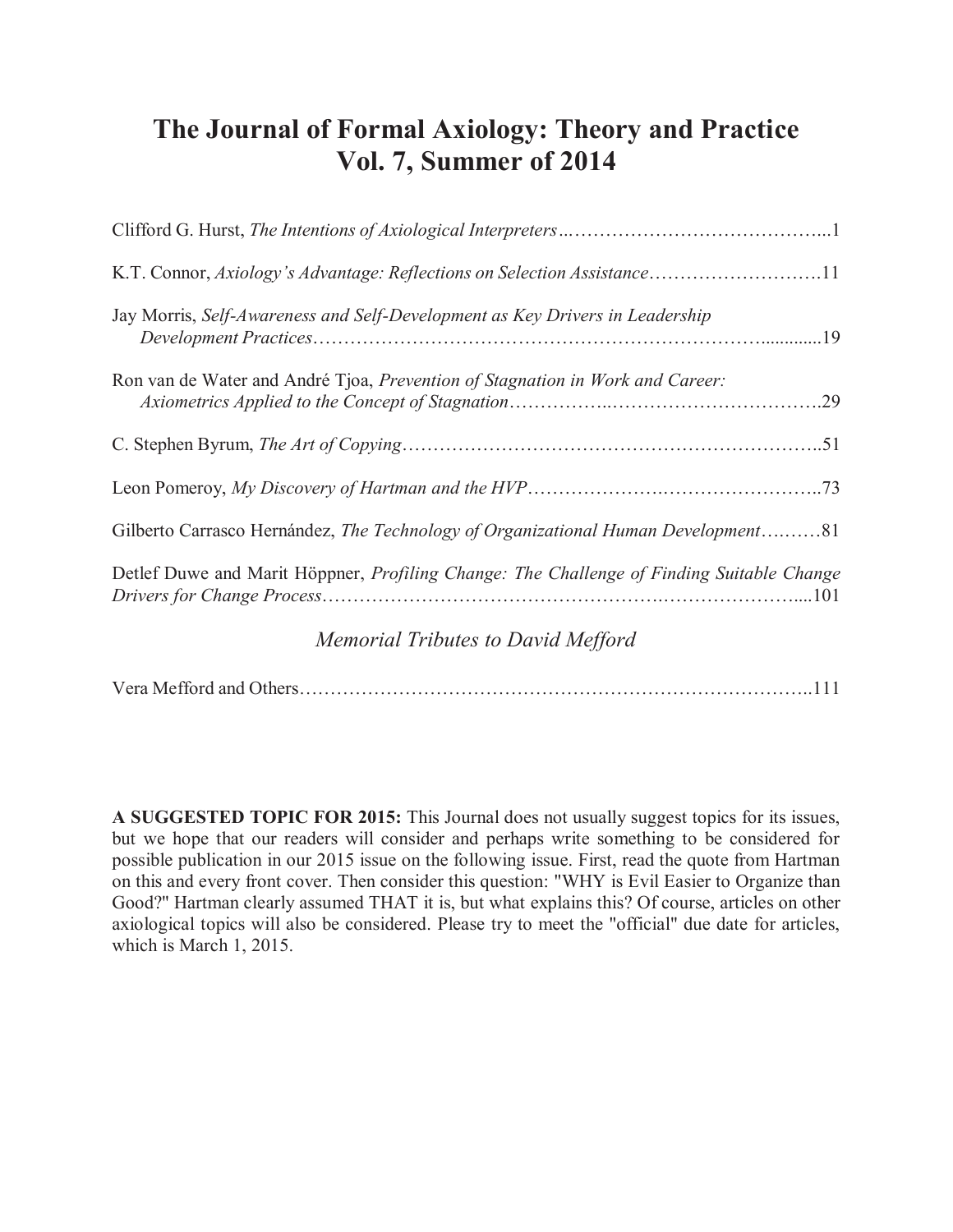# **THE INTENTIONS OF AXIOLOGICAL INTERPRETERS**

# **Clifford G. Hurst**

"Every interpretation is the product of a schema of explanation…" (Natanson, 1973, 17)

Clifford G. Hurst, Ph.D., is an Assistant Professor of Management at Westminster College in Salt Lake City, Utah, USA. He teaches courses in entrepreneurship and management within the Bill and Vieve Gore School of Business at Westminster College. He received his Ph.D. in Human and Organizational Systems in 2012 from Fielding Graduate University. He earned his B.A. from the University of Virginia in 1975. He began using the Hartman Value Profile as a management consultant in 2002; his current research agenda involves investigating entrepreneurial judgment as measured by the HVP. He currently serves as a member of the Board of Directors of the Hartman Institute and is Co-Editor of the *Journal of Formal Axiology: Theory and Practice*. Cliff can be reached by phone at: 801-832-2649 or by email to: churst@westminstercollege.edu.

#### **Abstract**

Something is generally missing from our practice of interpreting the Hartman Value Profile. What is missing is acknowledgement of the prejudices we bring to the very act of interpretation. In this essay, I seek to build upon C. Stephen Byrum's description of axiological hermeneutics by proposing that we follow Hans-Georg Gadamer's advice and acknowledge our own mental horizons. We can do this by foregrounding the prejudices inherent in our intentions as we practice this work of interpreting profiles. I describe four prejudices that are inherent in the intentions of axiological practitioners and one prejudice that is inherent in our own value structures. I call on us all to become deliberately aware of the limitations in each of those prejudices as we do our work. By situating this recommendation within recent discourses regarding the phenomenological turn in hermeneutics, I conclude by positing that this practice suffices to explain the same phenomena that Doug Lawrence described as being a fourth dimension of axiology (2013, 39-54).

#### **What We Overlook**

In the pages of this Journal, in debates both formal and informal at our annual conferences, and in workshops leading to credentialing of consultants, coaches, and educators to use the *Hartman Value Profile* (HVP) with their clients, it strikes me that we overlook something important. We generally leave out of our discussions about interpreting the profiles any conscious acknowledgement of the intentions of the axiologist who is doing the interpreting of another's results. This omission limits the value of our interpretations to the recipient and, I believe, causes confusion among us practitioners whenever we meet to discuss our various approaches to interpretation. I propose in this essay that we bring our own intentions to the forefront of every interpretation and that we also bring them to the forefront of every discussion we have with each other regarding various ways to interpret the *Hartman Value Profile*.

 We often speak omnisciently about respondents' scores, as though we know the other person better than that person knows himself, because we are formal axiologists. We are the ones who understand the HVP. There is a certain haughtiness to this stance that should make us wary of ourselves.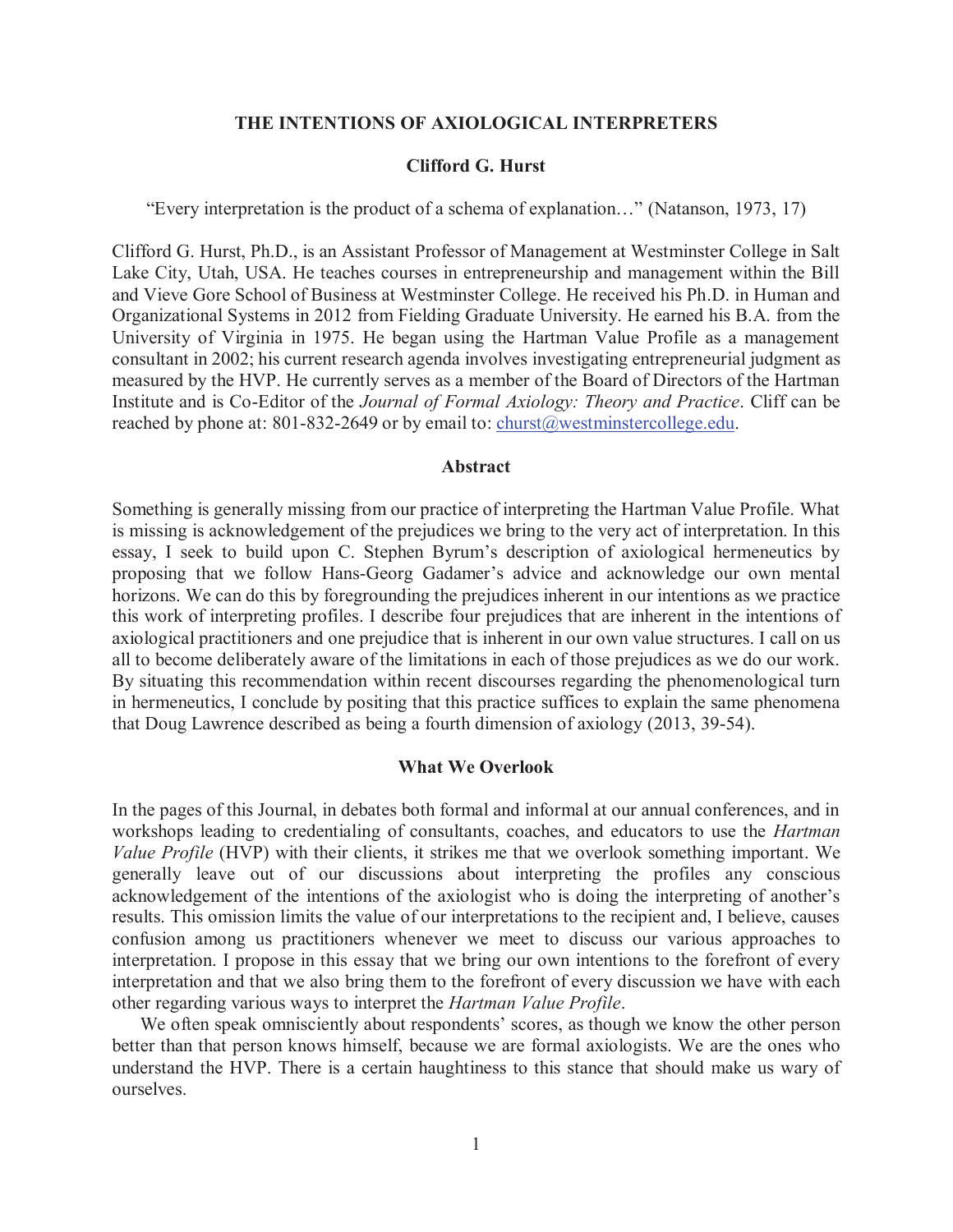# **Axiological Hermeneutics**

Byrum (n.d.) has done a great service to those who interpret HVP scores for a living through his counsel regarding how to counter this tendency towards omniscience. In an undated paper delivered to the annual conference of the RSHI circa 2005, Byrum went to great lengths to describe what he terms axiological hermeneutics. By this he means, it is not the respondents' scores of the HVP, nor is it the written descriptions of those scores provided by various providers of computergenerated reports that provide the real richness of the HVP. It is, rather, according to Byrum's method of axiological hermeneutics, the mutual interpretation of those results as they arise in dialogue between the axiologist and the respondent that yields the greatest richness of interpretation. I agree. My purpose in this essay is to propose that we develop Byrum's method one step beyond what he has prescribed.

 I wish to add a prelude to Byrum's methodology. I recommend that—prior to interpreting another person's scores, and prior to discussing among other axiological practitioners how we make meaning out of HVP scores—we reflect first upon the purpose for which we are doing this particular interpretation to begin with. That is, we should reflect upon our intentions. We should also remind ourselves of our own value structures. We ought to acknowledge these horizons or prejudices of the axiological interpreter as a preface to interpretation. I had never paid attention to the need for doing this until Lawrence (2013) wrote of an atmospheric dimension of axiology. He delivered a presentation about his notion of a fourth atmospheric dimension at the 2013 RSHI Annual Conference, after which Niblick gave a presentation about his findings from *The Genius Project*<sup>™</sup> (2009) at the same conference. Together, Lawrence and Niblick got me to thinking in ways that have led to this essay. Let me explain my journey.

#### **Background**

When I first began to chew on this matter I believed that it arose in my mind without precedent after our most recent annual conference solely as a consequence of trying to digest the discussions triggered by Lawrence and Niblick. As I dug further into the topic, though, I realized that what I thought was uniquely my personal "Aha!" moment was actually one small part of an ongoing debate in philosophy that is known as the phenomenological turn in hermeneutic thought. Palmer traces the historical development of hermeneutics through the works of Schleiermacher, Dilthey, Heidegger, and Gadamer. According to Palmer, this phenomenological turn reaches its fullest expression in Gadamer. One sentence captures the gist of Palmer's review of hermeneutics, "Interpretation is shaped by the question with which the interpreter approaches his subject" (1969, 66).

 To discuss the broader debate in which the current smaller one takes place requires us first to visit the specialized and still-evolving lexicon of hermeneutics as a philosophical discipline. For that purpose, allow me to digress into a description of five terms that Gadamer (1989) uses in explaining phenomenological hermeneutics. These terms are: prejudgments (or prejudice), foregrounding, horizons, situations, and tradition.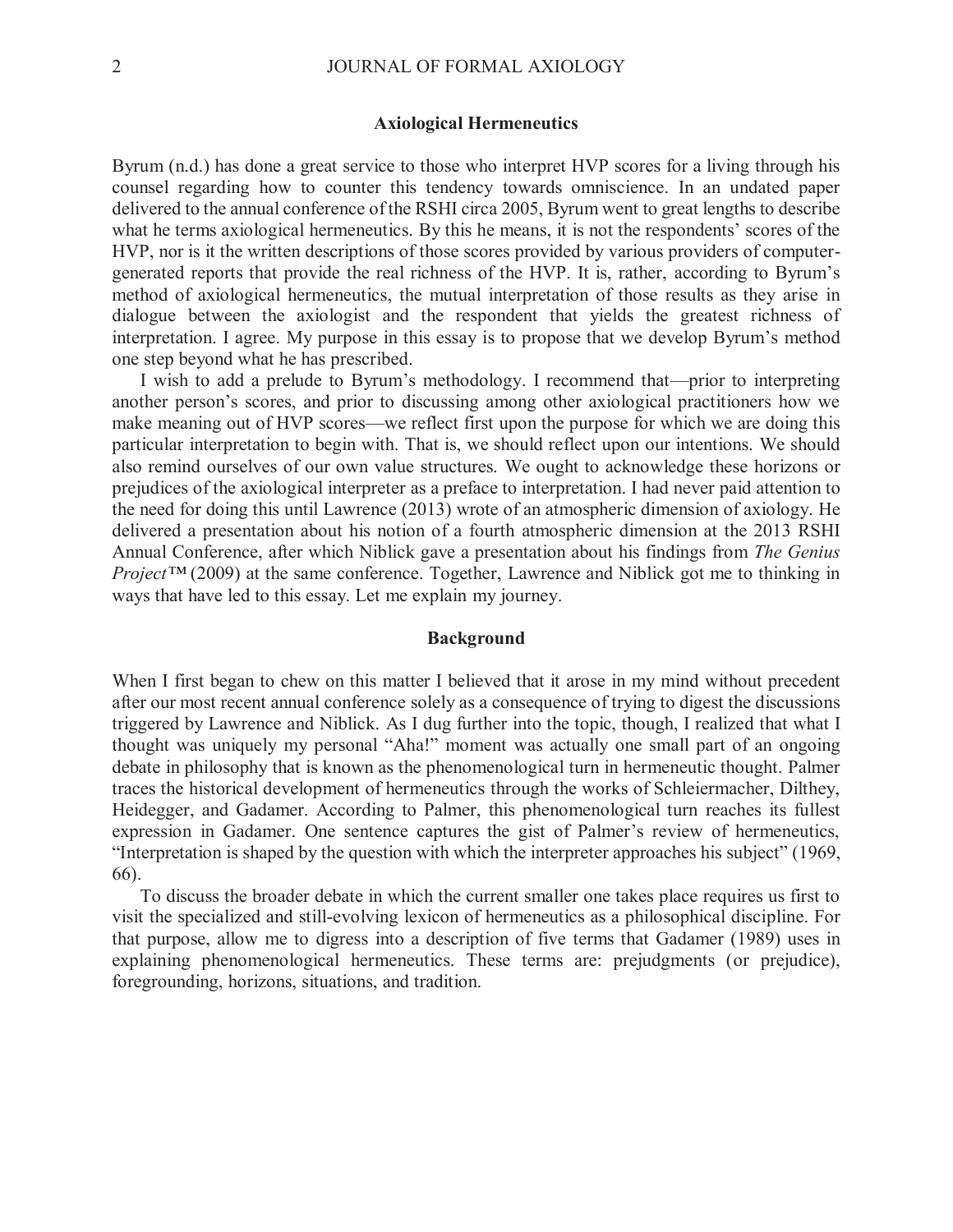What I am calling here in my contemporary American idiom the intention of the axiological interpreter, Gadamer refers to as prejudgments. In a single thought, Palmer sums up this idea by citing first Gadamer, then Bultmann:

'For this reason the prejudgments of the individual are more than merely his judgments; they are the historical reality of his being'. In short, prejudgments are not something we must or can dispense with; they are the basis of our being able to understand history at all. Hermeneutically, this principle can be stated as follows: There can be no 'presuppositionless' interpretation' (Palmer, 1969, 182).

# **Foregrounding**

I next seek to argue for the importance of what Gadamer (1989), describes as foregrounding our own prejudices. This calls for noticing them for what they are (i.e. prejudices), naming them, and keeping them in the front of our mind as we proceed with interpretation. For the benefit of those whose *Hartman Value Profiles* axiologists interpret, such foregrounding ought to be an integral part of our interpretive practice. If we also include this practice of foregrounding of prejudices whenever we discuss amongst ourselves the meaning of HVP reports, we will have greater clarity as to each other's approach to the subject of axiological interpretation.

#### **Horizons**

In *Truth and Method*, Gadamer (1989) refers analogously to horizons as the mental equivalent of visual horizons. Stand in a tall thick forest and your visual horizon is quite close; you cannot see very far. Climb a mountain to a place above the tree line on a clear day and you enjoy a greatly extended horizon. You can see quite far. Our mental horizons are similarly constrained, not by lines of sight, but by our prejudgments. In Leon Pomeroy's (2005) descriptive phrase, we might say that our mental horizons, as well as those of our clients, are constrained by our habitual evaluative thought patterns. I add only that the interpreters' horizons are also constrained by our intentions—that is, by the purposes for which we are planning to do axiological interpretation of a person's HVP scores.

#### **Situations**

Hermeneutics is most simply defined as the art of the interpretation of texts. Its roots are in Biblical exegesis. But, in the 20th century, with the phenomenological turn, hermeneutists began to expand the definition of text to encompass, first, spoken language; then, symbols in general; and eventually, our perceptions of reality itself. Gadamer (1989) is thinking of this expanded definition when he speaks of situations. For practicing axiologists, the situation at hand is whatever computer-scored and verbally described version of the HVP you are about to interpret. With this concept of situation in mind, let's see how Gadamer expresses the challenge we face as interpreters of the HVP: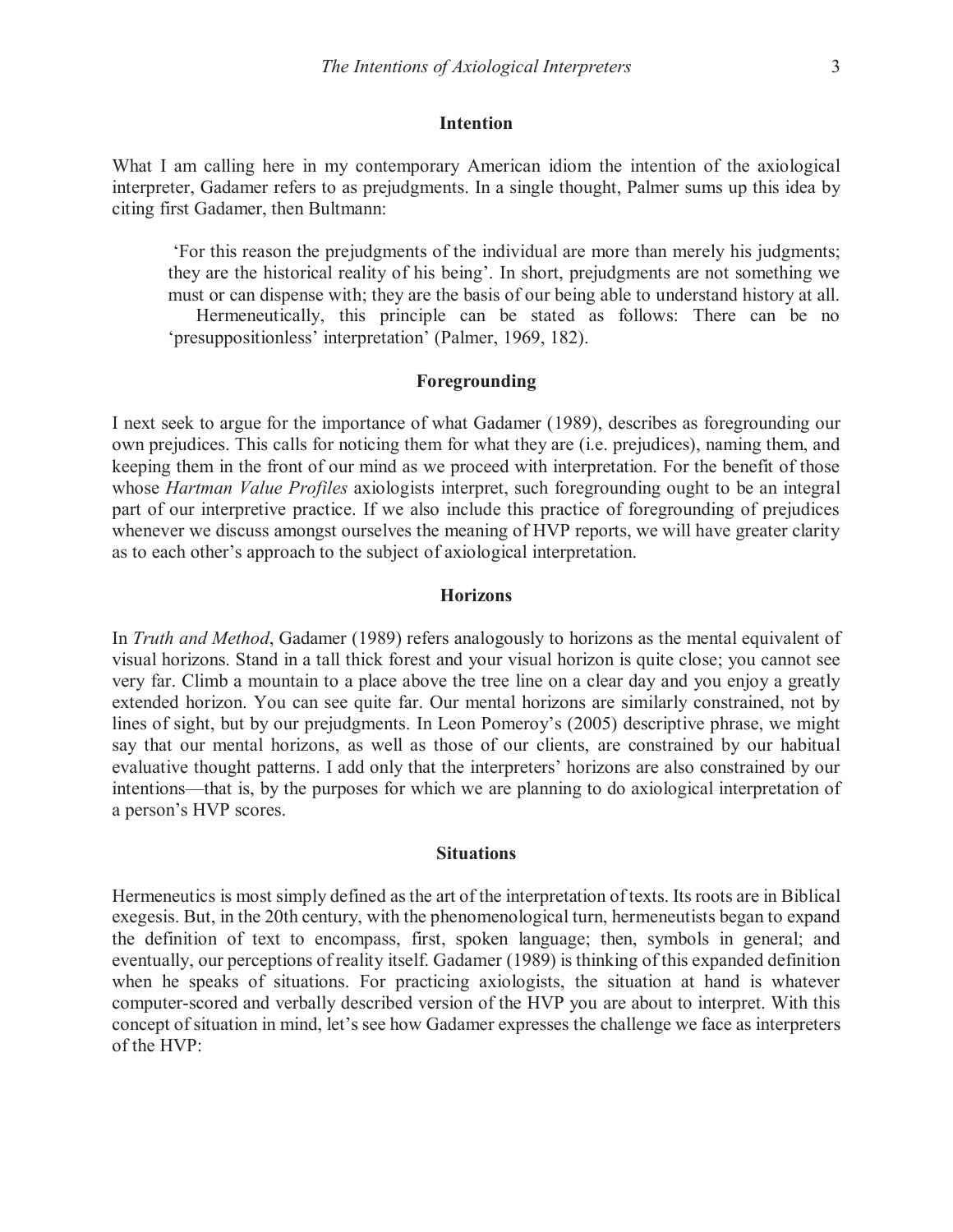To acquire an awareness of a situation is, however, always a task of peculiar difficulty. The very idea of a situation means that we are not standing outside it and hence are unable to have any objective knowledge of it. We always find ourselves within a situation, and throwing light on it is a task that is never entirely finished….

We define the concept of 'situation' by saying that it represents a standpoint that limits the possibility of vision. Hence essential to the concept of situation is the concept of 'horizon.' The horizon is the range of vision that includes everything that can be seen from a particular vantage point. Applying this to the thinking mind, we speak of narrowness of horizon, of the possible expansion of horizon, of the opening up new horizons, and so forth. Since Nietzsche and Husserl, the word has been used in philosophy to characterize the way in which thought is tied to its finite determinacy, and the way one's range of vision is gradually expanded. A person who has not horizon does not see far enough and hence overvalues what is nearest to him. On the other hand, 'to have a horizon' means not being limited to what is nearby but being able to see beyond it. A person who has an horizon knows the relative significance of everything within this horizon, whether it is near or far, great or small. Similarly, working out the hermeneutical situation means acquiring the right horizon of inquiry for the questions evoked by the encounter with tradition. (Gadamer, 1989, 301-302).

 In his final sentence quoted above, Gadamer refers to tradition as an aspect of history. This is because many hermeneutical investigations involve interpreting ancient texts. Today's axiologists are also embedded in our historical traditions extending at least as far back as the life and times of Robert S. Hartman. For purposes of this essay, we can think of tradition to include specifically two matters relating to interpreting the HVP. The first is the reliance of most practitioners upon using whichever written interpretations are provided by our choice of an axiological service provider. We have, each of us, adopted a tradition of interpretation by that very selection. We ought to note the limits of the horizon defined by that choice. Second, it refers to our habitual habit of speaking as if we are capable of objectively interpreting someone else's value capacities via the HVP. It is clear that Gadamer challenges us to figure out what is the right horizon of inquiry that we ought to be bringing to the act of axiological interpretation. I have identified five such horizons. By naming them and foregrounding them, I hope to make visible our own prejudices. I will return to this theme momentarily.

#### **Prejudices**

In contemporary American idiom, "prejudice" is an emotionally loaded word. Yet, the principles of prejudice and judgment play a special role in Gadamer's hermeneutic philosophy. He writes, "The recognition that all understanding inevitably involves some prejudice gives the hermeneutical problem its real thrust" (1989, 272). It was an eye-opener for me to learn from Gadamer that, prior to the Enlightenment, the word prejudice did not bear the negative connotations with which it is saddled today. He writes, "Actually 'prejudice' means a judgment that is rendered before all the elements that determine a situation have been fully examined" (273). Hartman (1967, 112) says much the same thing. He writes that the process of applying systemic concepts to actual things is an act of prejudging them. Doing so is a "model of prejudice."

 That is why prejudice is such an important part of phenomenological hermeneutics. Without prejudice, we could not make judgment calls until all the evidence determining a situation has been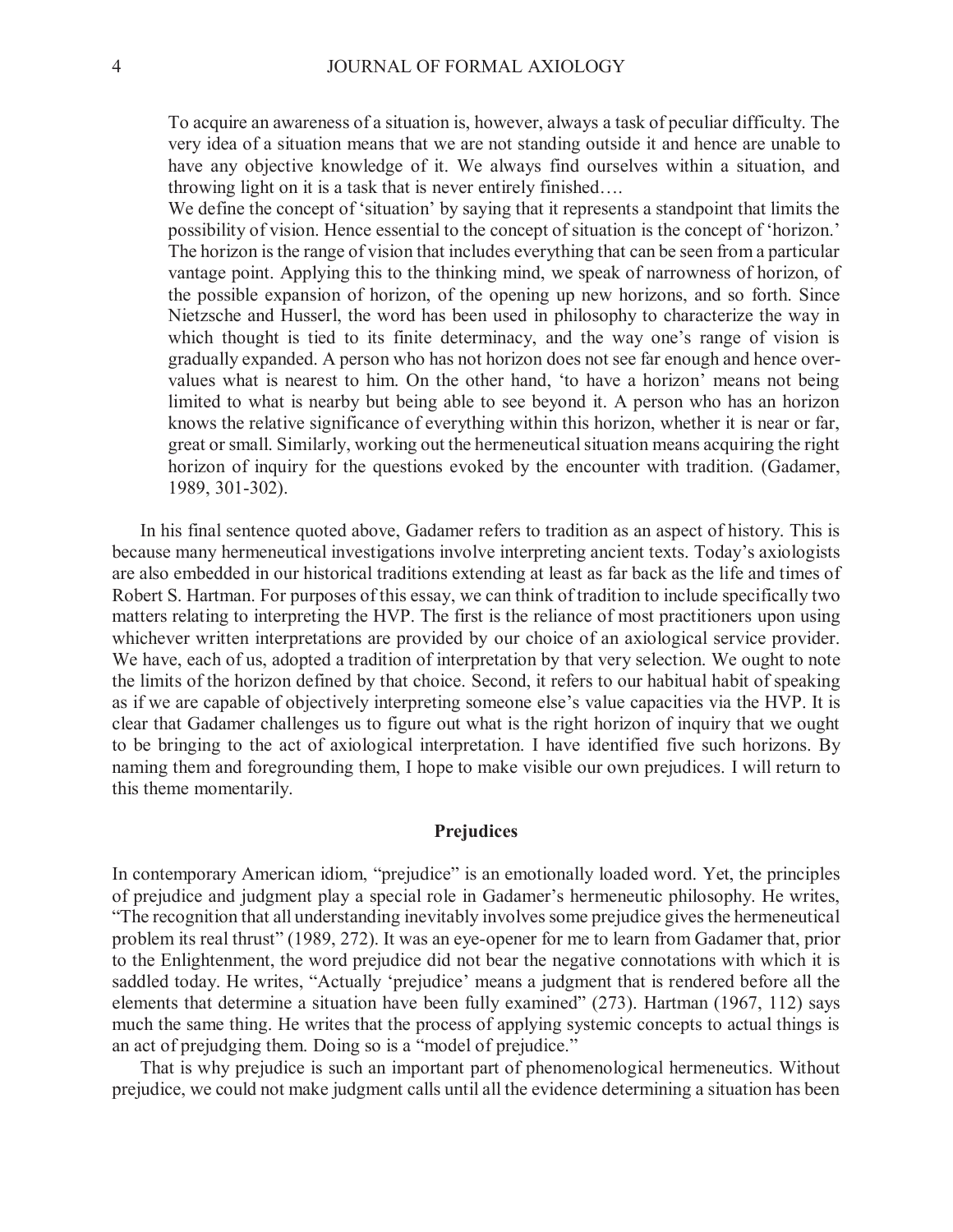fully examined. If we accept the hermeneutical nature of axiological interpretation of the HVP, as advanced by Byrum, this means that all of the evidence will never be fully available. Given that the truth emerges through dialogue, it follows that without prejudgment, we could exercise no judgment at all. We could never interpret anyone's HVP report. Nor could someone even write a computer-generated report of the HVP because the very act of description requires judgment judgment as to which words or concepts to select for use in our description.

 So, prejudice is real. It can't be made to go away. It is a part of life, itself. Accepting this invites the question, what do we do with it? Gadamer's answer: We foreground it. What does this mean? Once again, I'll let Gadamer explain.

The discovery of the true meaning of a text or work of art is never finished; it is in fact an infinite process…. Foregrounding a prejudice clearly requires suspending its validity for us. For as long as our mind is influenced by a prejudice, we do not consider it a judgment. How then can we foreground it? It is impossible to make ourselves aware of a prejudice while it is constantly operating unnoticed, but only when it is, so to speak, provoked. (1989, 298)

Gadamer continues, "This is why our situation is so difficult. The interpreter doesn't know that he is bringing himself and his own concepts into the interpretation" (1989, 404). The good news is that axiological practitioners can know our own prejudices because we have a metacognitive lens—that of formal axiology itself—by way of which we can foreground our own prejudices.

#### **The Four Prejudices of Axiological Intentions**

In my experience, there are four approaches to axiological interpretation that are commonly practiced today. All of them are valuable. All four are good. By recognizing and foregrounding the prejudices inherent in each, we can bring greater clarity to our work and richer value to our clients when called for.

 Here are four ways in which *The Hartman Value Profile* is used by practitioners today. First, it is used in hiring and selection. Second, it is used for professional development within a work context; third, it is used for job matching; and, fourth, it is used for personal development of the respondent. Practitioners who use the HVP in the first three ways tend to be organizational consultants. Although there is some cross-over in my schema here, practitioners who use the HVP for personal development include life coaches, psychotherapists, counselors, and educators. Admittedly, the boundaries separating these four practices are probably more elastic than my schema might indicate. Nonetheless, these four classifications can serve as a starting point for discussion of the horizons inherent in each approach to using the HVP.

#### **Hiring and Selection**

Almost every organizational consultant who uses the HVP uses it, in part, for employee hiring and selection. In this use, the axiological interpreter defines the job conceptually in terms of valuational patterns required by any person who performs the job, as those patterns are measured by the profile. Once this is done—a process known as job benchmarking—then, a job applicant's scores are compared with the demands of that particular job. Clearly, in this application of formal axiology, the person (an intrinsic object), is valued according to a conceptual, or systemic understanding of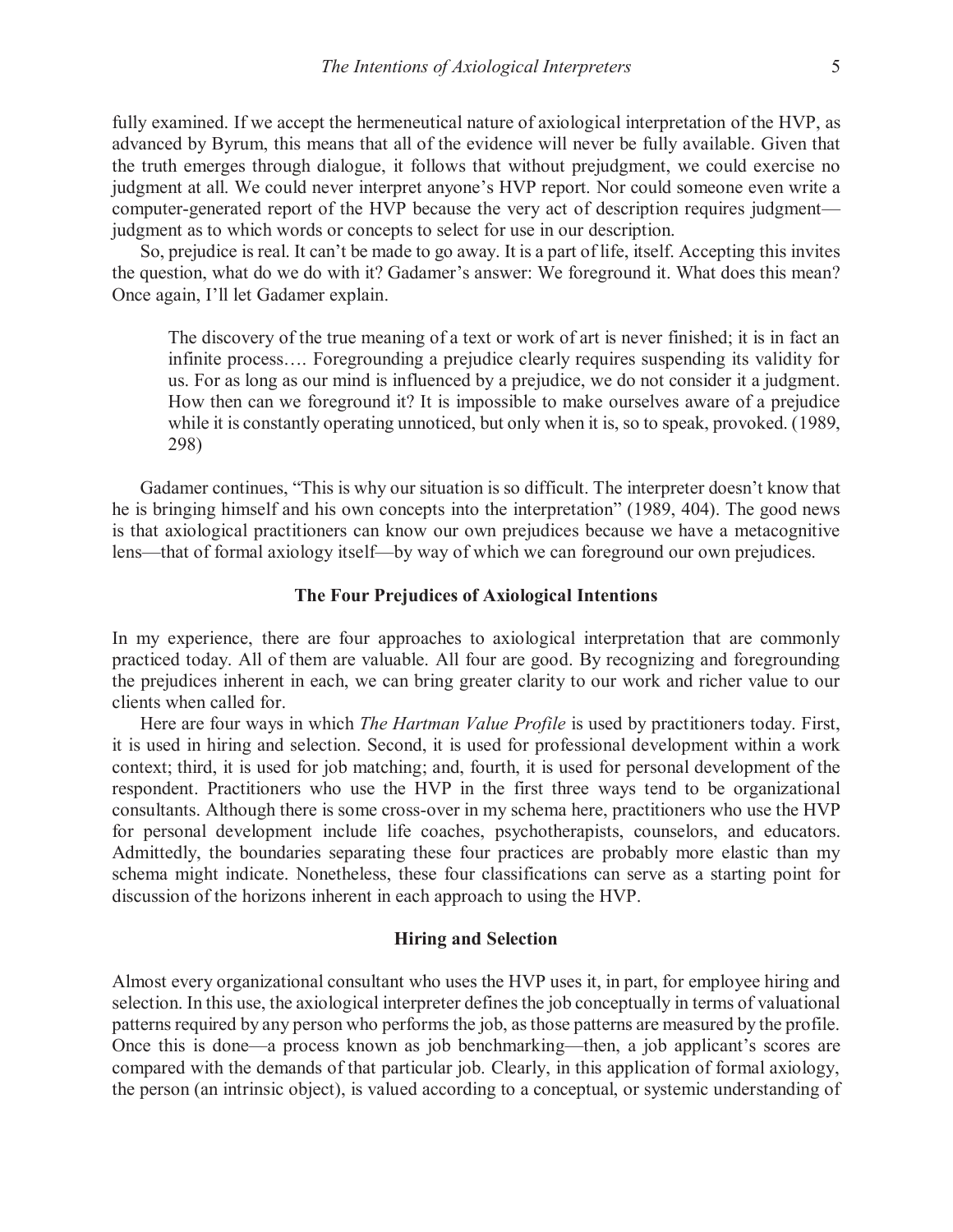the requirements of the job. This is a good thing. In fact, the axiological practitioner working to achieve this purpose can be described axiologically as bringing an I<sup>S</sup> intention to his work. This is, as we all know, the sixth highest "good" in axiological ordering. That is why it is a good thing. But, it is not the richest possible use of the profile. A practitioner engaging with a client for this purpose must recognize the limits of the horizon inherent in this application of the HVP—the prejudices inherent in an I<sup>S</sup> application, if you will. There are other uses of the HVP that lead to outcomes that are richer in value.

# **Executive Coaching**

A richer application of the HVP is to use it in service of what is generally known as executive coaching. In this instance, an axiological service provider is hired by an organization to help a particular employee perform better in his or her role in the organization. The focus here is on improving organizational results through growth of the employee. This is a way of evaluating the person (an intrinsic object) in terms of actual performance on the job (an extrinsic form of valuation). The person (I) is being coached to produce better results (E). We can write that in axiological shorthand as  $I^E$ . It is the fourth highest application of axiological valuation. It is richer in value than the first use we discussed; yet, it is still limited by the horizons and related prejudices inherent in the  $I<sup>E</sup>$  intentions of the axiological practitioner.

#### **Job Matching**

A higher use, still, of the HVP would be for a practitioner to use it for job matching. In job matching, the nature of the job is modified to fit the strengths of the person doing the work. I have rarely seen this done by organizations in practice, other than in start-ups. But it can be a radically effective way of managing a workforce. It is one that, axiologically speaking, would bring richer value to the organization and to its people than the first two practices already described. In this instance, the job (E) is being evaluated intrinsically in terms of the person (I). We can express this axiologically as  $E<sup>I</sup>$ , which as you know, is the second richest value combination in formal axiology.

This is a practice that W.L. Gore & Associates, now a company of 10,000 employees, has been following since its founding in 1958. There are few job titles at Gore; only associates. When a new associate is hired, he or she is given neither a job description nor a job to do. Rather, he or she is encouraged to take time to explore various projects that need to be done in that part of the organization and figure out, in collaboration with existing associates, where he or she will contribute most, by doing what he or she does best and likes to do most. At that point, a commitment is made with a team of associates, under the guidance of a mentor. Here is a summary of Gore practices in the company's own words:

 How we work at Gore sets us apart. Since Bill Gore founded the company in 1958, Gore has been a team-based, flat lattice organization that fosters personal initiative. There are no traditional organizational charts, no chains of command, nor predetermined channels of communication.

 Instead, we communicate directly with each other and are accountable to fellow members of our multi-disciplined teams…. Teams organize around opportunities and leaders emerge. This unique kind of corporate structure has proven to be a significant contributor to associate satisfaction and retention.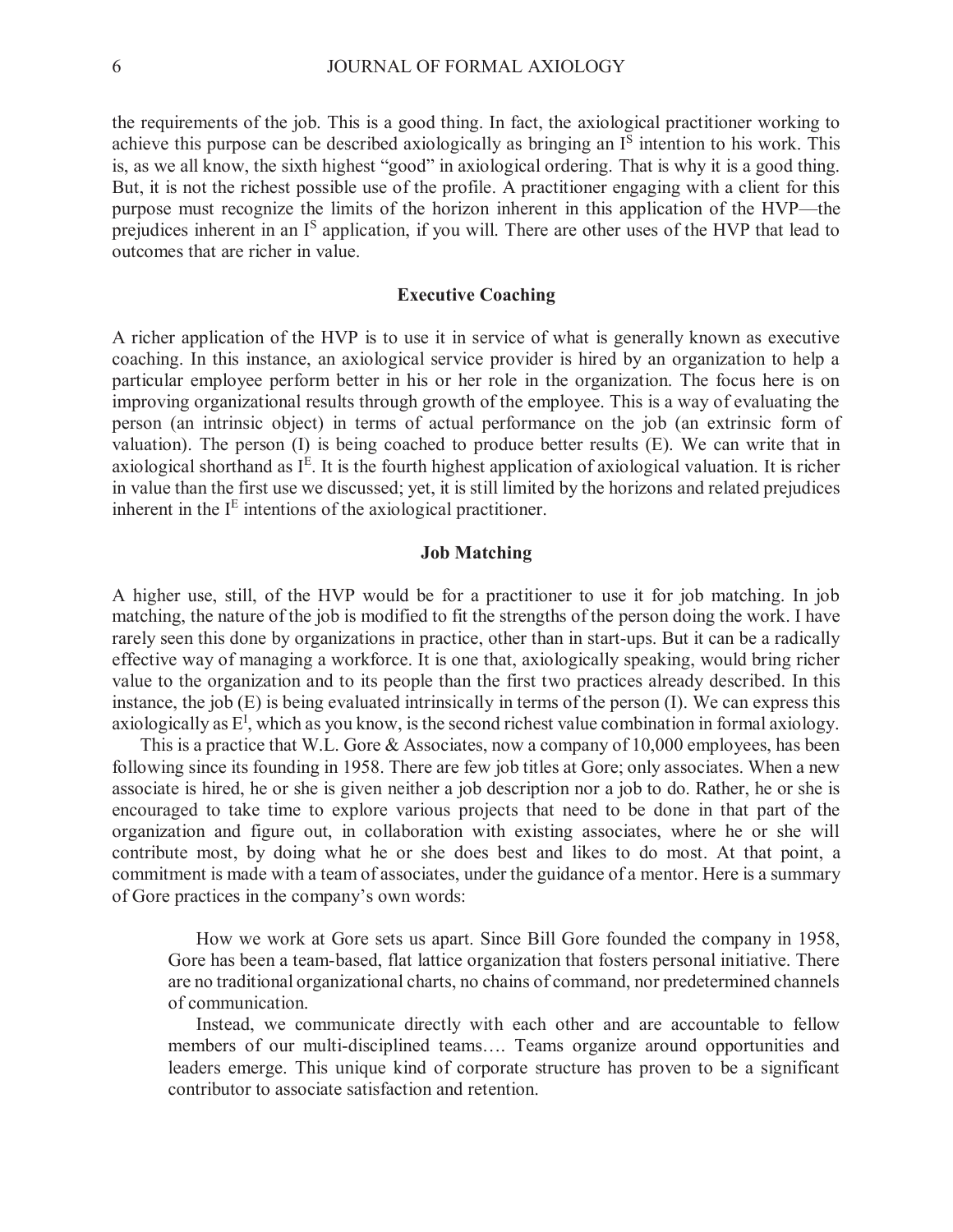We work hard at maximizing individual potential, maintaining an emphasis on product integrity, and cultivating an environment where creativity can flourish. A fundamental belief in our people and their abilities continues to be the key to our success.

 How does all this happen? Associates (not employees) are hired for general work areas. With the guidance of their sponsors (not bosses) and a growing understanding of opportunities and team objectives, associates commit to projects that match their skills. All of this takes place in an environment that combines freedom with cooperation and autonomy with synergy. (W.L. Gore & Associates)

 Does it work? Well, according to a case study published by Babson College, "The voluntary turnover rate at Gore was round 5%--one third the average rate in its industry (durable goods) and one-fifth that for private firms of similar size" (Babson, 2012). In addition, Gore was ranked in the top five on the 2013 World's Best Multinational Workplaces list by the *Great Places to Work® Institute*. And it ranked by *Fortune®* magazine as one of the "100 Best Companies to Work For" list in the U.S. for 17 consecutive years. It has been similarly named as a best place to work in France, Germany, Italy, Korea, Sweden, the U.K., and, most recently, China. (W.L. Gore & Associates).

 Not only do management practices such as those of W.L. Gore & Associates evoke the second highest application of formal axiology possible, they also represent, as far as I can decipher, the highest good that can be done by a practitioner who is working with the express intent of benefiting the organization.

#### **Personal Development**

There is one final application of the HVP, which potentially generates the richest value of the four methods under discussion. This would, of course, be an application that honors  $I<sup>I</sup>$ . It is an application that values people intrinsically. This, it appears to me, is how the HVP is being used today by clinical psychologists, counselors, life coaches, and educators. This is, to my thinking, the richest application of the HVP by practitioners that is possible. Having used the instrument myself for hiring and selection and as an executive coach, I have come to envy those practitioners whose use of the HVP is first and only to encourage the growth of the person (client) for his or her own sake and not as subordinated to the aims of an organization. Having recently shifted my own career from consulting to college teaching, I look forward to using the HVP in this richer way.

#### **One Caveat**

If you are a life coach, therapist, or educator reading this, don't pat yourself on the back just yet. I must warn you of a possibly slippery slope here. It is very easy—yet wrong—to say that you are using the HVP in this way, when in fact you may be using your role as an expert in one or another system of thought to fit your client or patient into that preconceived notion of what a good outcome of your interpretation should look like. It is quite easy to devolve from an I<sup>I</sup> engagement and turn it into an I<sup>S</sup> or I<sub>S</sub>. Hartman warned against this in his autobiography (1994). The psychologist Carl Rogers wrote eloquently of how counselors can avoid such a trap. I strongly recommend Rogers' (1964) article to anyone who practices axiological interpretation of the HVP as part of your practice.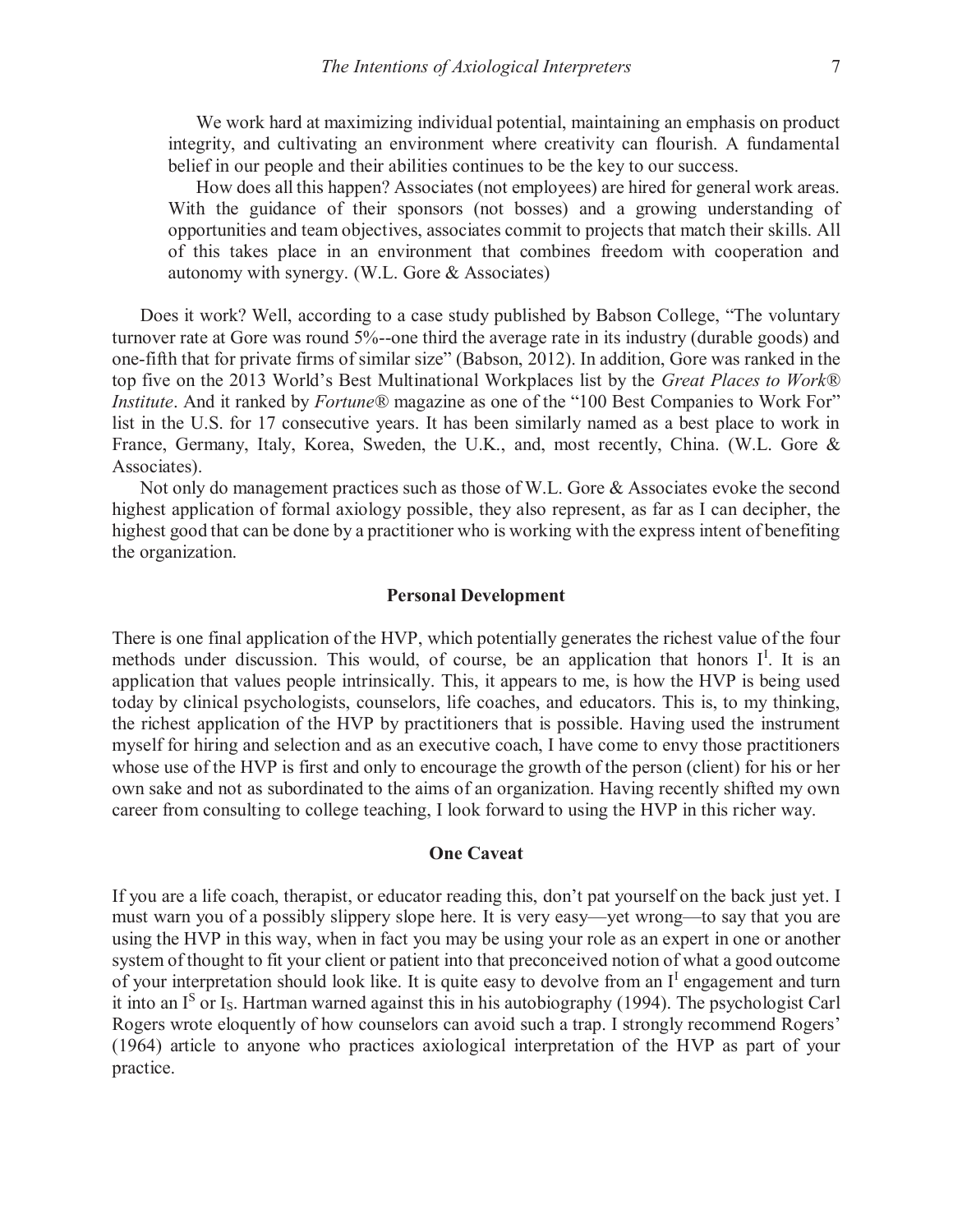As far as I can identify them, these are the four intentions that underlie current practices of administration and interpretation of the HVP. They are each different. If you make a habit of foregrounding which prejudice you bring to every engagement as a consequence of your intentions, then you will remain aware of the limitations inherent in the horizon that goes with your purpose. If, when we practitioners gather together at our annual conference or at other certification workshops, etc., we are explicit with each other about which intention we are talking about, it seems to me that much misunderstanding can be avoided during our discussions about the application of the HVP to consulting, counseling, and educational practice.

#### **A Further Horizon**

So far I have been focusing on the intentions of the axiological interpreter and how those consciously-held intentions serve as limits to our horizon when interpreting HVP scores. Yet, there remains a fifth horizon of which we also must become cognizant. I refer to the horizon that is defined by the interpreter's own axiological profile.

 I have read that psychoanalysts, in order to become licensed, must undergo psychoanalysis themselves. I recommend that those of us who interpret others' HVP scores for a living also ought to undergo axio-analysis or, at least, axiological self-reflection, on a regular basis. When we are interpreting those patterns in others, we must not presume that we are ever entirely free of our own habitual evaluative thought patterns. We are, in Gadamer's terms, prejudiced by our own profiles. We cannot escape this. If this is so, then what should we do? Well, as discussed previously, we should foreground them. This means we regularly bring back to our conscious awareness the patterns of our own profiles. By doing so, we become consciously aware of them and of their effects on our mental horizons.

#### **What would Hartman Say?**

I am not at all certain that Hartman would agree with Gadamer and me. As a student of Husserl, Hartman often wrote of the science of value as providing an objective view of a person's value structure. In the *Manual of Interpretation*, Hartman states: "The test is objective and leaves no room for the exercise of the examiner's intuition" (2006, 43, par. 3.2.1). To the contrary, Gadamer argues that objectivity is neither possible nor desirable.

 Hartman was an undergraduate student of Husserl and a contemporary of Gadamer. Gadamer published his landmark Truth and Method in 1960, the year after Hartman published *La Estructure de Valor*, and seven years before Hartman published a revised version in English, entitled The Structure of Value. If Hartman's thinking had been influenced by Gadamer's in those intervening seven years, I expect that he would have mentioned Gadamer in the English version of *The Structure of Value*. He does not. In none of Hartman's books that are published in English can I find reference by Hartman to Gadamer's writing or to Gadamer's point-of-view.

# **A Return to my Starting Point**

In conclusion, let's return briefly to Lawrence's (2013) concept of a fourth axiological dimension. It is not my purpose here to provide a rebuttal to Lawrence's notion. But it does seem to me that Gadamer's concepts about horizons satisfactorily explain most of what Lawrence is trying to describe when he talks of the atmosphere in which axiological valuations take place. To me, there